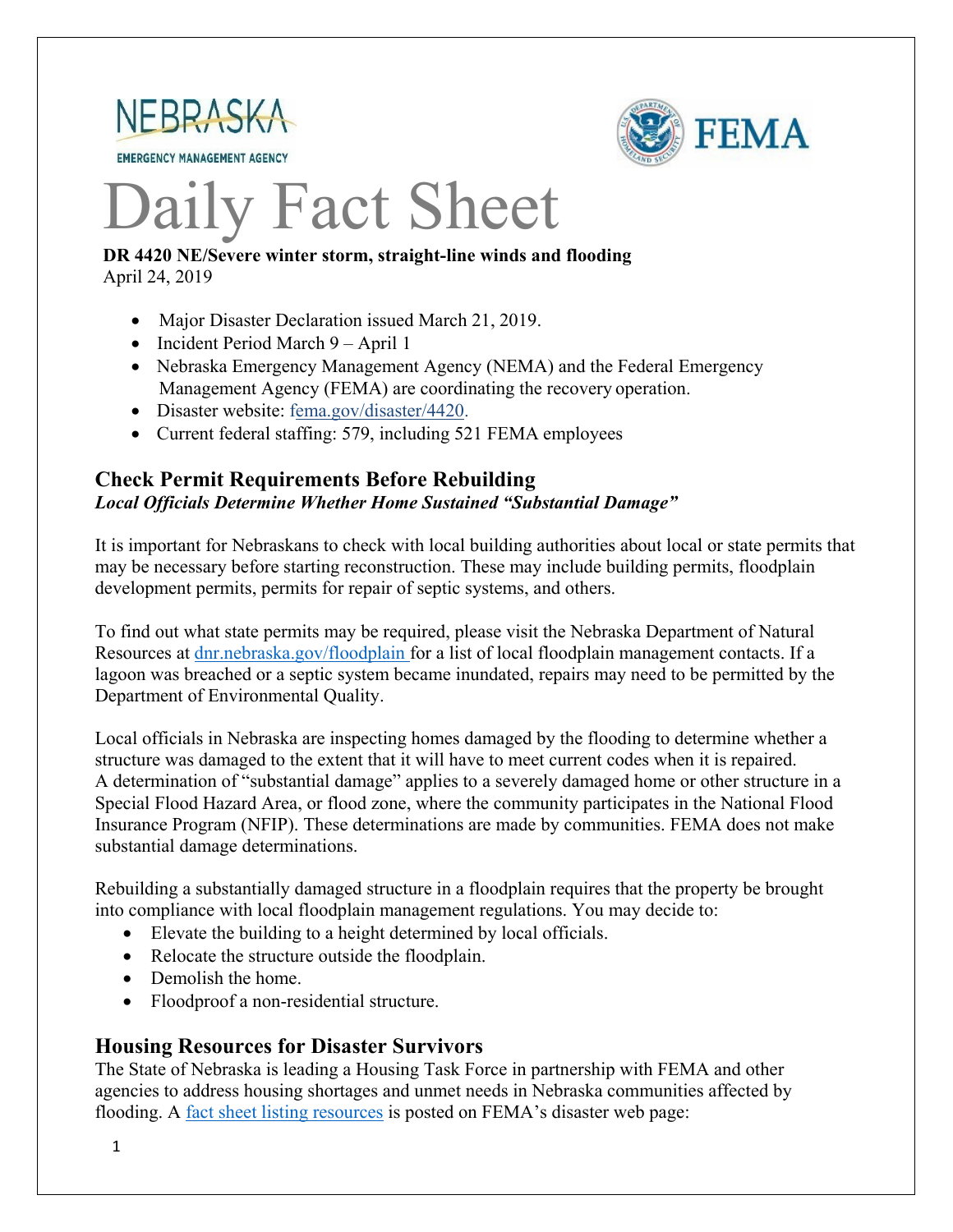#### [fema.gov/disaster/4420.](http://www.fema.gov/disaster/4420)

# **27 Counties and One Tribe Eligible for FEMA Individual Assistance**

Homeowners and renters in Antelope, Boone, Boyd, Buffalo, Burt, Butler, Cass, Colfax, Cuming, Custer, Dodge, Douglas, Hall, Howard, Knox, Madison, Nance, Nemaha, Pierce, Platte, Richardson, Saline, Sarpy, Saunders, Stanton, Thurston and Washington counties and the Santee Sioux Nation are eligible for Individual Assistance.

# **Individuals & Households Program (IHP)**

**As of April 23** 

- **5,153** applicants in designated counties have applied for FEMA Individual Assistance.
- FEMA has approved **\$19,986,196**.
- This includes **\$17,911,809** for housing assistance and **\$2,074,387** for disaster-related other needs.
- Deadline to register for Individual Assistance is May 20.

# **Don't Wait; Register with FEMA Now**

If you experienced losses as a result of the March flooding, don't wait for a Disaster Recovery Center to open. Register with FEMA immediately and file any insurance claims. Disaster Recovery Centers are opening in the areas affected by the disaster, but this will take time. You can register with FEMA in several ways:

• Online, visit [DisasterAssistance.gov.](https://disasterassistance.gov/) On a smart phone, use the [FEMA app.](https://www.fema.gov/mobile-app) By phone, call **800-621-3362** or **800-462-7585 (TTY)** from 7 a.m. to 10 p.m. daily. Or visit a **Disaster Recovery Center** and speak to a FEMA specialist one-on-one. To find the nearest DRC, go online to [FEMA.gov/DRC.](http://www.fema.gov/DRC)

Applicants for disaster assistance will need:

- Social Security number
- Address of the damaged primary residence
- Description of the damage
- Information about insurance coverage
- A current contact telephone number
- An address where they can receive mail
- Bank account and routing numbers for direct deposit of funds

# **FEMA Hiring Nebraskans to Work on Disaster Recovery**

FEMA is hiring Nebraskans to help with recovery efforts. Anyone interested in temporary job opportunities should go to [www.USAJobs.gov.](http://www.usajobs.gov/) The website is updated as new postings occur. Type "FEMA Local Hire" in the search box and put "Nebraska" in the location box.

# **Understanding Your FEMA Letter**

If you applied for assistance from FEMA, you will receive a letter in the mail or via email that explains the status of your application and how to respond. It is important to read the letter carefully. Your letter will include the amount of any assistance FEMA may provide and information on the appropriate use of disaster assistance funds.

• **You may need to submit additional information** for FEMA to continue to process your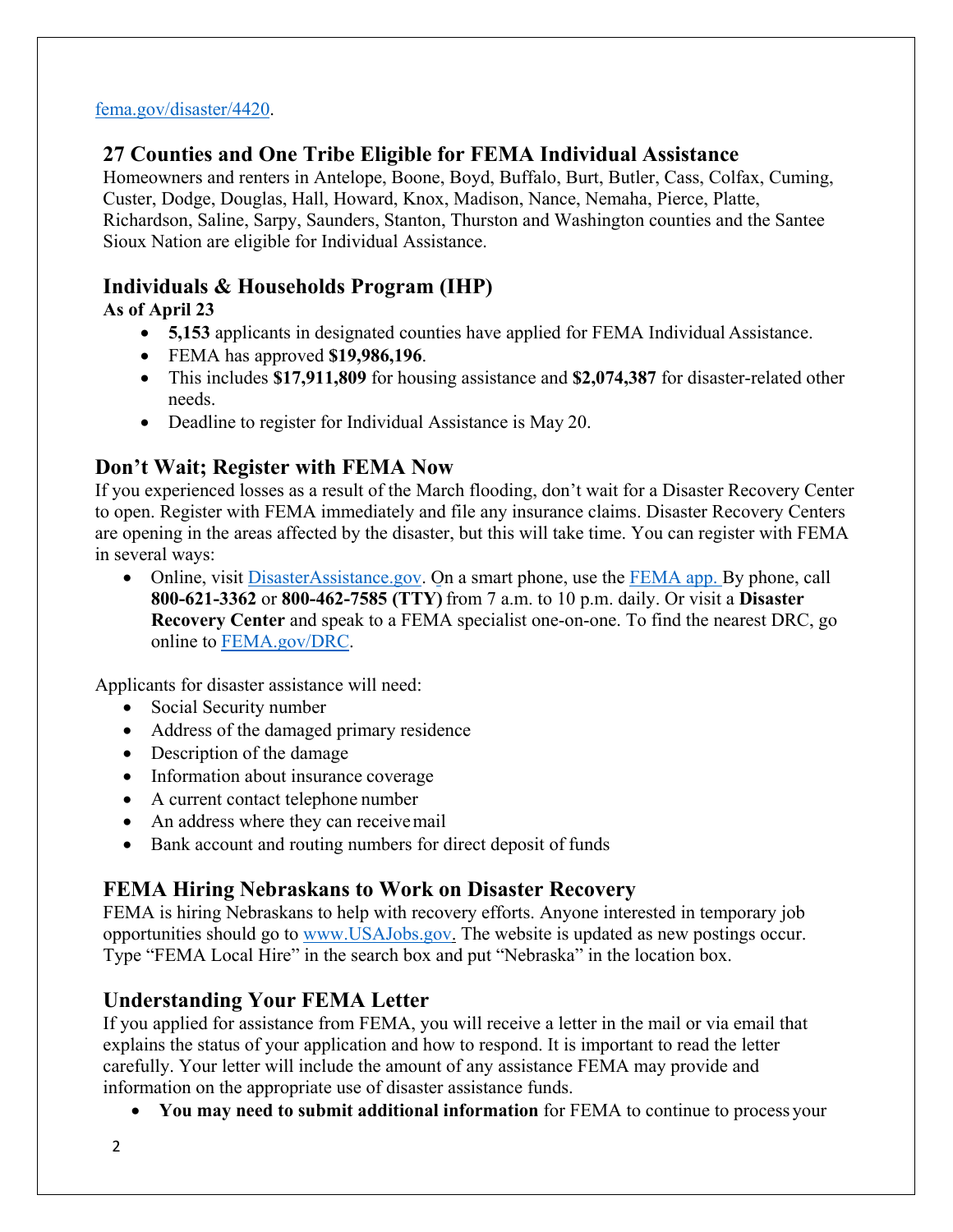application.

- If you have questions about the letter, you may go online to [DisasterAssistance.gov;](http://www.disasterassistance.gov/) call the disaster assistance helpline at **800-621-3362** or **800-462-7585 (TTY)**; or visit a Disaster Recovery Center. To find center locations and hours, go online t[o](https://www.fema.gov/disaster-recovery-centers) [FEMA.gov/DRC o](https://www.fema.gov/disaster-recovery-centers)r download the [FEMA mobile app.](https://www.fema.gov/mobile-app)
- If you disagree with FEMA's decision, or the amount of assistance, you may **submit an appeal letter** and any documents needed to support your claim, such as a contractor's estimate for home repairs.
	- o Appeal letters and supporting documents may be submitted to FEMA by fax or mail, in person at a Disaster Recovery Center, or online if you have a FEMA online account. To set up a FEMA online account, visit **DisasterAssistance.gov**, click on "Check Status" and follow the directions.
	- o You must file your appeal in writing to FEMA. In a **signed and dated letter**, you must explain the reason(s) for your appeal. Include: your full name; disaster number; address of the pre-disaster primary residence; your current phone number and address; and your FEMA registration number on all documents.
	- o **By mail**: FEMA National Processing Service Center, P.O. Box 10055, Hyattsville, MD 20782-7055. **By fax:** 800-827-8112, Attention: FEMA.

# **Disaster Recovery Centers Assist Survivors**

Disaster Recovery Centers are operating, or are scheduled to begin operation, in areas affected by the winter storm and flooding. More centers continue to be announced. Recovery specialists from FEMA and the U.S. Small Business Administration (SBA) will provide information on available services, explain assistance programs and help survivors complete or check the status of their applications.

#### **Disaster Recovery Centers are closed on Sundays**. Locations and hours are:

- **Boyd County**: Spencer Community Hall, 108 W. Main St., Spencer, NE 68777. Open Monday-Saturday 9 a.m. to 6 p.m.
- **Butler County**: Bellwood Volunteer Fire Department, 752 41st Road, Bellwood, NE 68624. Open April 22, 23, 24, 25, 27, 9 a.m. to 6 p.m. Closed April 26 for Arbor Day.
- **Custer County**: United Methodist Church, 1000 S. 3rd Ave., Broken Bow, NE 68822. Open April 24, 9 a.m. to 5 p.m. Open April 22, 23, 25, 26, 9 a.m. to 6 p.m.
- **Dodge County**: Fremont Learning Center, 130 E. 9th St., Fremont, NE 68025. Open Monday-Saturday 7 a.m. to 7 p.m.
- **Douglas County**: Valley Veterans Club, 111 E. Front St., Valley, NE 68064. Open Monday-Saturday 7 a.m. to 7 p.m.
- **Hall County**: Wood River City Clerk, 108 W. 10th St., Wood River, NE 68883. Open Monday-Saturday 9 a.m. to 6 p.m.
- **Howard County**: Oak Street Manor (Housing Authority), 222 E. Oak St., Dannebrog, NE 68831. Open April 23, 25, 30, May 2, 9 a.m. to 6 p.m.
- **Richardson County**: City Auditorium, 312 W. 17th St., Falls City, NE 68355. Open April 19, 20, 22, 23, 24, 25, 26, 9 a.m. to 6 p.m.
- **Santee Sioux Nation**: Santee Health and Wellness Center (Lower level, shelter room), 110 S. Visiting Eagle St., Niobrara, NE 68760. Open April 23, 24, 25, 26, 27, 9 a.m. to 6 p.m.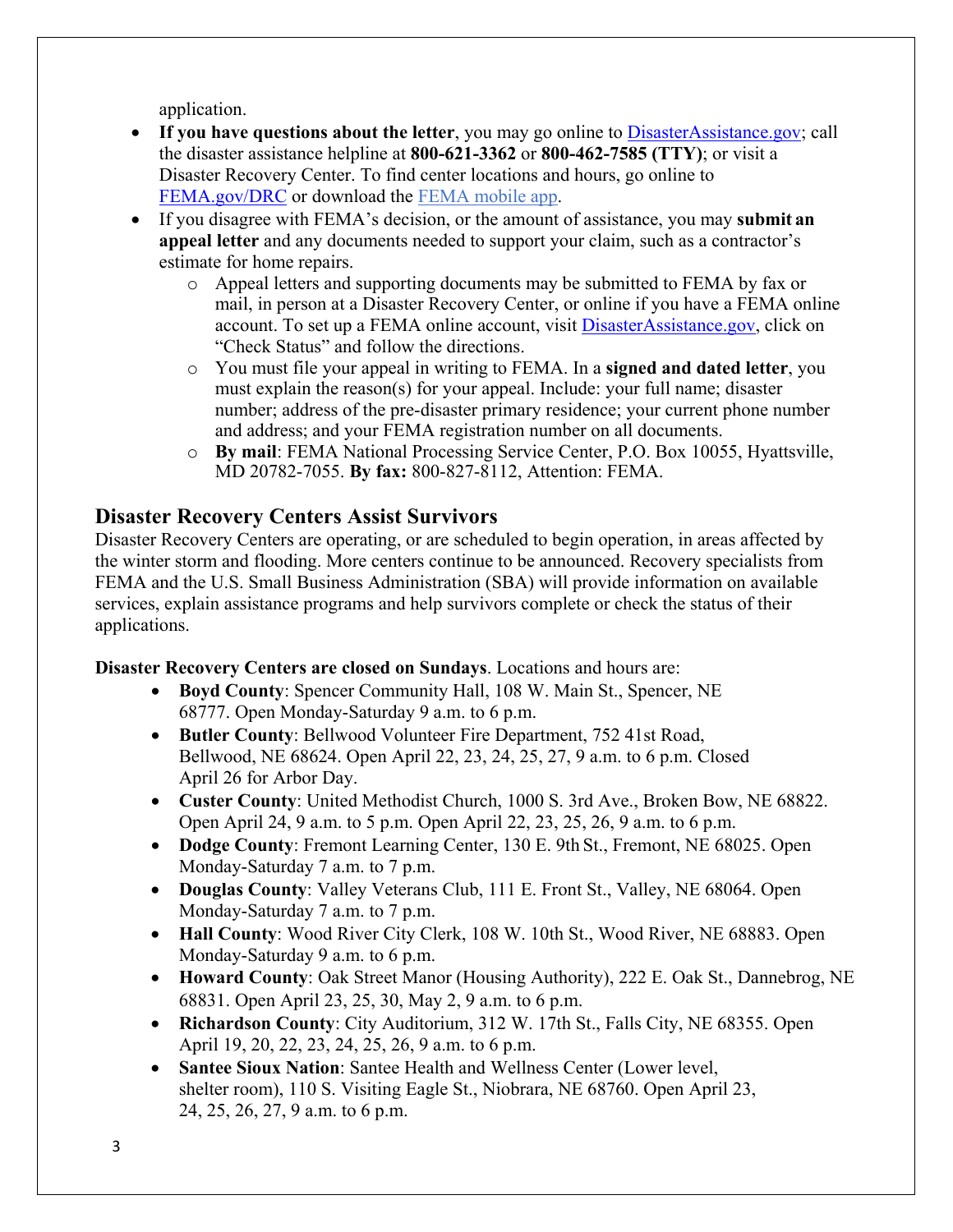- **Sarpy County**: Twin Creek, 3802 Raynor Parkway, Suite 201, Bellevue, NE 68123. Open Monday-Saturday 7 a.m. to 7 p.m.
- **Stanton County**: Parish Hall of St. Peter's Catholic Church, 1502 Ivy St., Stanton, NE 68779. Open April 23, 24, 25, 26, 27, 9 a.m. to 6 p.m.

Survivors can visit any open center for help. To find the nearest DRC visit: [FEMA.gov/DRC,](http://www.fema.gov/DRC) or text DRC along with a ZIP code to 43362 or call the Disaster Assistance Helpline at **800-621-3362** or **800-462-7585 (TTY)**.

#### **U.S. Small Business Administration (SBA) Update**

SBA has approved \$17,667,100 in low-interest disaster loans as of April 23. For homeowners and renters, SBA has approved 295 loans for \$15,765,500; for businesses and private nonprofits, SBA has approved 15 loans for \$1,901,600. For information, businesses and residents can visit *[SBA.gov/disaster](http://www.sba.gov/disaster)*, call SBA's Customer Service Center at **800-659-2955,** or email *[disastercustomerservice@sba.gov.](mailto:disastercustomerservice@sba.gov)* TTY users may call **800-877-8339**.

SBA is operating a Disaster Loan Outreach Center in Cass County in the **Plattsmouth Community/Senior Center at 308 S 18th Street, Plattsmouth, NE 68048**. Hours are Monday-Friday 9 a.m. – 6 p.m.; SBA continues operating a Business Recovery Center in Sarpy County at **Bellevue University, John Muller Administrative Services Building, 812 Bruin Blvd., Bellevue, NE 68005.** It is open Monday to Friday, 9 a.m. - 6 p.m., Saturday, 9 a.m. - 12 p.m. No appointment necessary.

**Debris Removal a Priority for Communities after Nebraska Flooding** NEMA, the Nebraska Department of Environmental Quality (NDEQ) and FEMA are coordinating cleanup efforts in Nebraska. Debris needs to be separated into categories and placed at the curb. Debris should not block the roadway. For information, go online to the Nebraska Department of Environmental Quality at [deq.state.ne.us/.](http://www.deq.state.ne.us/)

#### **FEMA Teams Going Door to Door**

FEMA Disaster Survivor Assistance Teams are working in impacted neighborhoods to help survivors register for assistance and to identify immediate and emerging needs. Teams are active in**:** Antelope, Boyd, Cuming, Custer, Dodge, Douglas, Howard, Knox, Madison, Nance, Pierce, Platte, Sarpy and Thurston counties, the Santee Sioux Nation and the Omaha Tribe of Nebraska.

They have visited more than 15,407 homes.

## **National Flood Insurance Program (NFIP)**

As of April 22, NFIP has received 1,011 flood insurance claims in Nebraska and issued \$4,324,902 in advance payments to policyholders. Total paid on all claims: \$15,190,725.

## **Disaster Unemployment Assistance Available**

Information about DUA can be found at [dol.nebraska.gov/UIBenefits/Programs/DUA.](https://dol.nebraska.gov/UIBenefits/Programs/DUA)

## **Disaster Supplemental Nutrition Assistance (D-SNAP)**

The U.S. Department of Agriculture approved Nebraska Department of Health and Human Services' Division of Children and Family Services' request to implement D-SNAP for qualified individuals in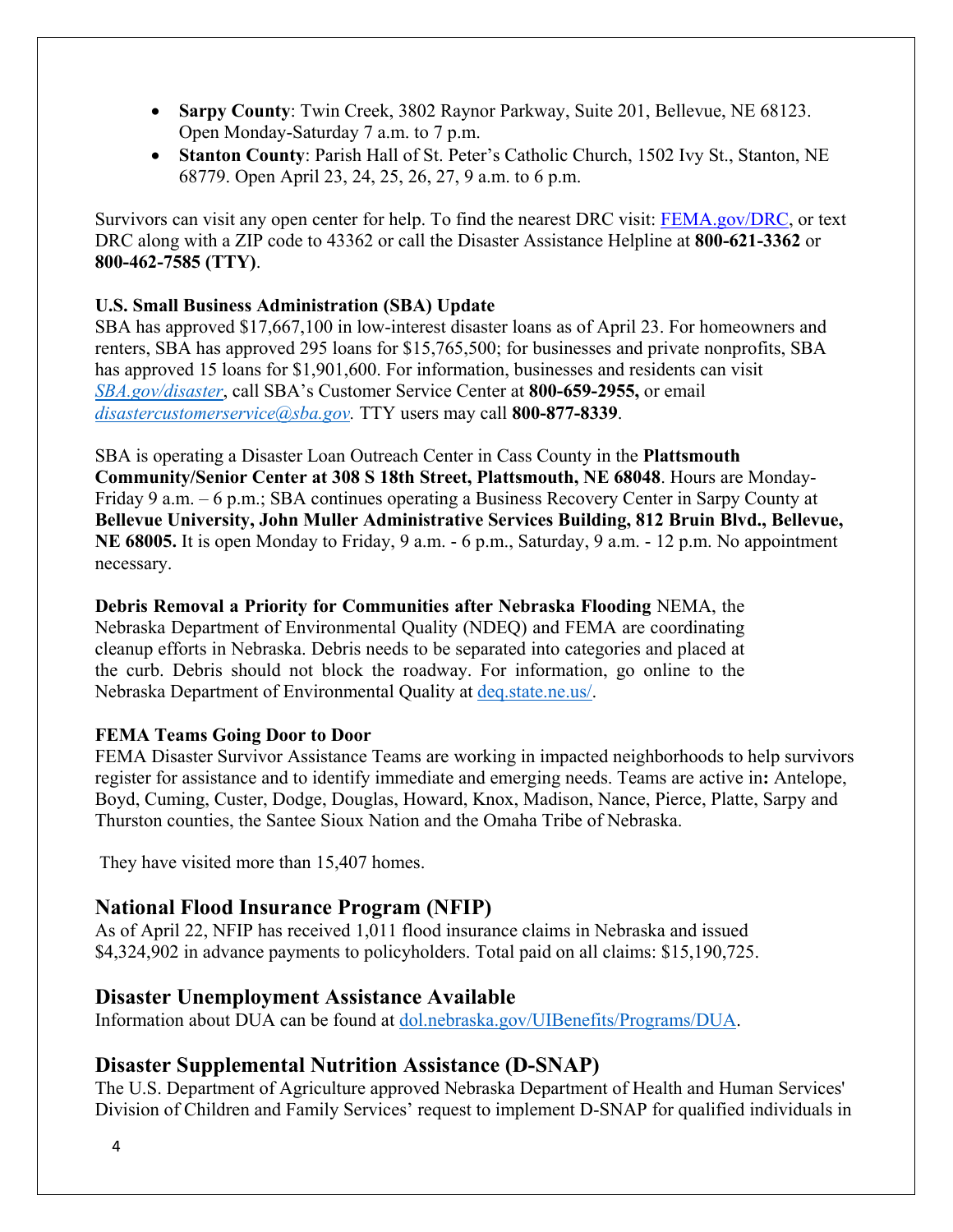the following counties: **Antelope, Boyd, Burt, Cuming, Hall, Howard, Madison, Nance, Pierce, Platte, Saline** and **Stanton.**

Registration for this program is available through April 26 for these counties. For more information, go to [Nebraska Department of Health and Human Services.](http://dhhs.ne.gov/Pages/Residents-of-12-More-Nebraska-Counties-Are-Eligible-for-Disaster-SNAP.aspx)

## **Assistance for Landowners, Farmers, Ranchers and Producers**

The USDA says higher limits now are available for borrowers interested in USDA's farm loans. For more information, visit [USDA Farm Service Agency.](https://www.fsa.usda.gov/)

### **USDA Natural Resource Conservation Service**

- To help manage cropland damaged by Nebraska's severe spring weather, the USDA's Natural Resources Conservation Service (NRCS) is providing **funds to plant cover crops** on cropland acres.
- Producers are encouraged to apply at their local USDA Service Center by May 17, 2019. After that deadline, there is a second opportunity to apply, ending June 21, 2019.
- This funding is available statewide to assist recovery work on cropland acres directly impacted by the severe weather in March. The highest priority cropland includes **land that is unable to be planted with a cash crop and/or harvested in 2019.**

## **Tax Relief for Nebraska Survivors**

Individuals may qualify for federal tax relief [following a disaster.](https://www.irs.gov/newsroom/irs-announces-tax-relief-for-nebraska-victims-of-severe-winter-storm-straight-line-winds-and-flooding)

## **HUD Assistance for Nebraska Survivors**

The U.S. Department of Housing and Urban Development (HUD) is providing support to homeowners and low-income renters. Find information at [hud.gov.](https://www.hud.gov/)

# **FEMA Public Assistance Program**

FEMA's Public Assistance grant program provides federal assistance to state and local governments and certain types of private nonprofit organizations following a presidential disaster declaration. Public Assistance (PA) can help communities quickly respond to and recover from major disasters or emergencies.

Through the program, FEMA can reimburse eligible costs for debris removal, life-saving emergency protective measures and the repair, replacement or restoration of disaster-damaged publicly owned facilities and the facilities of certain private nonprofit organizations. The Public Assistance program also encourages protection of these damaged facilities from future events by providing assistance for hazard mitigation measures during the recovery process.

Counties eligible for Categories A-B (emergency protective measures, debris removal):

• Adams, Antelope, Banner, Blaine, Boone, Box Butte, Boyd, Brown, Buffalo, Burt, Butler, Cass, Cedar, Cherry, Cheyenne, Colfax, Cuming, Custer, Dakota, Dawes, Deuel, Dixon, Dodge, Douglas, Franklin, Fillmore, Frontier, Furnas, Gage, Garden, Garfield, Gosper, Greeley, Hall, Harlan, Holt, Howard, Jefferson, Johnson, Keya Paha, Kimball, Knox, Lancaster, Lincoln, Logan, Loup, Madison, Merrick, Morrill, Nance, Nemaha, Nuckolls, Otoe, Pawnee, Phelps, Pierce, Platte, Richardson, Rock, Saline, Sarpy, Saunders, Scotts Bluff,